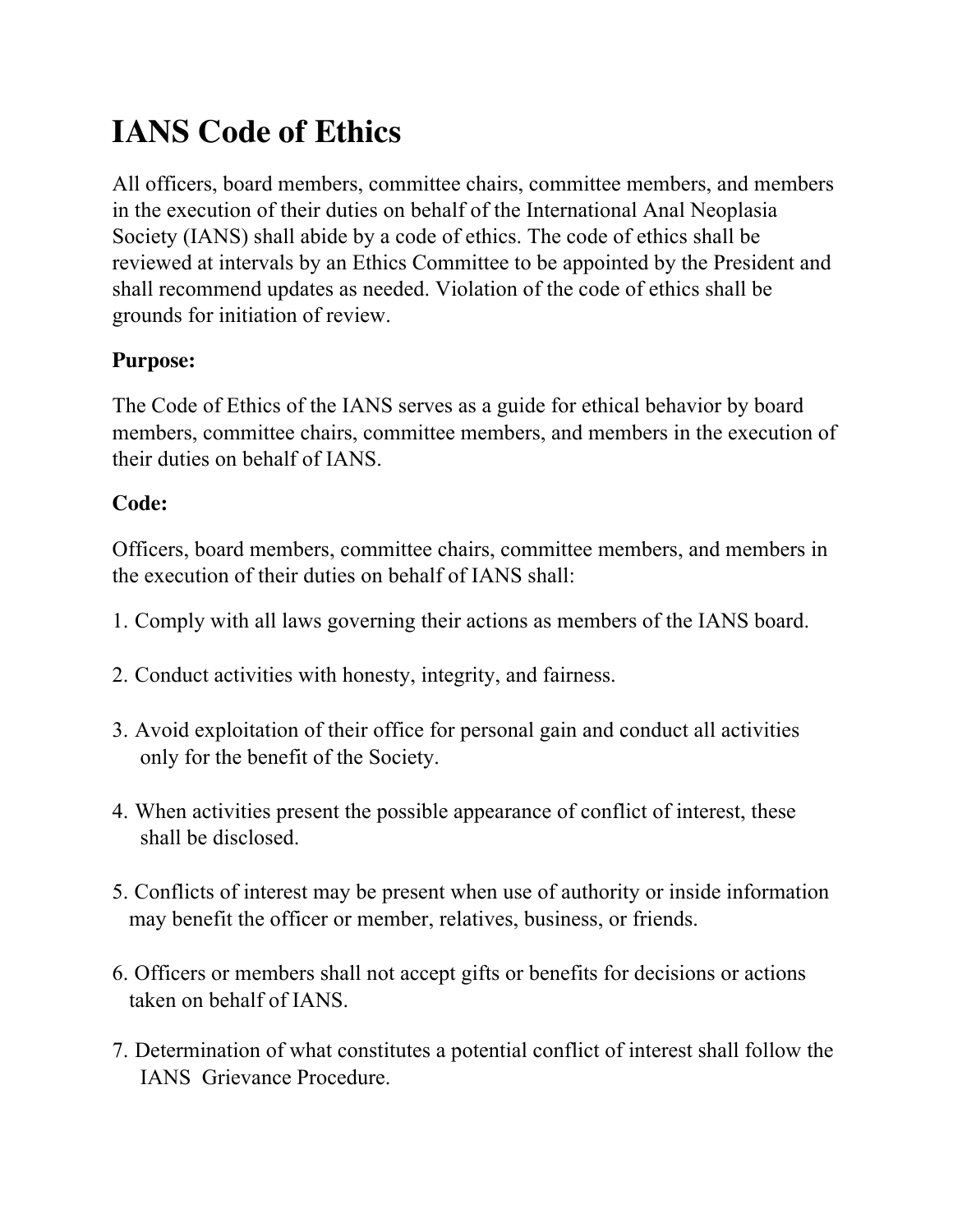- 8. Avoid discrimination, harassment, and coercion.
- 9. Report violations of the code of ethics to the appropriate officers.

# **Appendix I**

International Anal Neoplasia Society Grievance Procedure

- 1. In order to be processed by the Society, a complaint must be filed in writing to the Ethics Committee of the Society within three years of the date of discovery of the alleged violation. The Committee has the authority to inquire about and to investigate incidents brought to its attention regardless of the informality of the information, provided the information can be documented or supported or may be a matter of public record. Issues regarding possible unethical behavior or possible undisclosed conflicts of interest may be investigated by the Committee without acrimony, if so charged by one or more of the following:
	- a. Executive Committee
	- b. Board of Directors
	- c. Practice Committee
	- d. Education Committee
	- e. Membership Committee

The three-year period within which a complaint must be filed shall temporarily cease to run during intervals when the accused member is in inactive status, or when the accused member resigns from the Society.

- 2. The Committee chairman initially will determine whether the complaint falls within the purview of the Ethics Committee and whether immediate investigation is necessary. However, all letters of complaint that are filed with the Ethics Committee will appear on the agenda of the next committee meeting. The Ethics Committee shall have the final discretion to determine whether a complaint falls within the purview of the Ethics Committee.
- 3. If a grievance proceeding is initiated by the Ethics Committee, then specifics of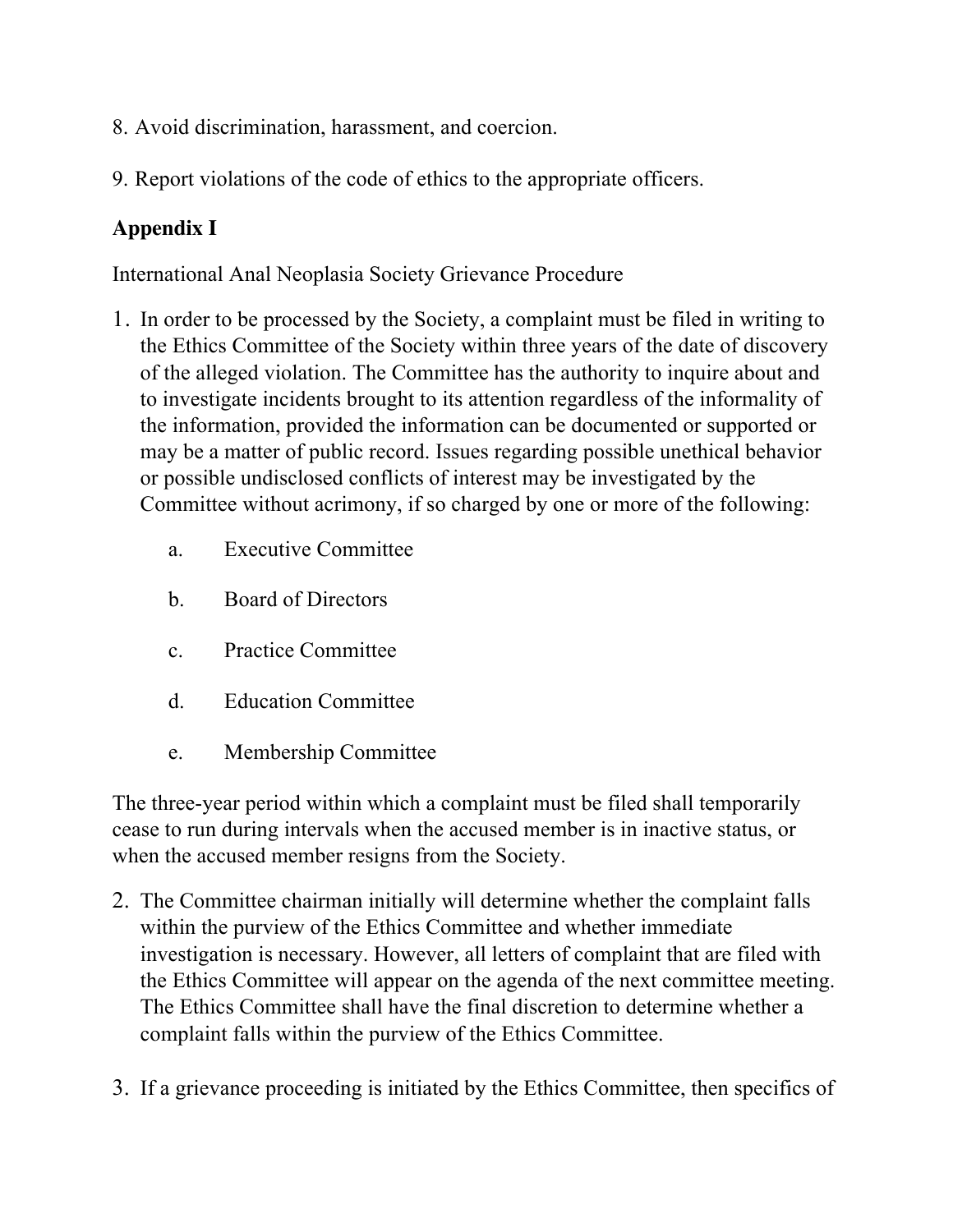the complaint will be sent to the respondent by certified mail. In such mailing, the Executive Director will inform the respondent by registered mail that the grievance proceeding has been initiated, and that the respondent may respond directly to the Ethics Committee within thirty (30) day of receipt by registered mail; the respondent also will be asked to cooperate with the Committee member investigating the complaint.

- 4. The Ethics Committee shall refer the matter to the appropriate Committee member who is deemed best able to investigate the alleged infraction and has no professional or financial conflict of interest with the respondent. The Committee member shall make inquiry into the matter, and in the process the respondent shall be given an opportunity to be heard.
- 5. Upon completion of the inquiry, the Committee member shall present a complete report and recommended disposition of the matter in writing to the Ethics Committee. Absent unusual circumstances, the Committee member is expected to complete his or her report and recommended disposition, and provide them to the Committee, within 60 days.
- 6. Upon the Committee's receipt of the Committee member's report and recommended disposition, the Committee shall review them and make its written recommendation to the Board of Directors as to what action shall be taken and the reason or reasons therefor. A copy of the Committee's recommended decision (See Appendix II) along with the Committee member's report and recommended disposition to the Board will be mailed to the respondent by certified mail. In such mailing, the respondent will be notified that within 30 days after his or her receipt of the Ethics Committee's recommended decision, the respondent may file a written appeal of the recommended decision with the Board of Directors.
- 7. Any written appeal submitted by the respondent must be received by the Board of Directors within 30 days after the recommended decision of the Ethics Committee is received by the respondent. The Board of Directors shall not take action on the Ethics Committee's recommended decision until the 30-day appeal period has elapsed. If no appeal to the Board of Directors is filed in a timely fashion, the Board shall review the recommended decision and determine action to be taken.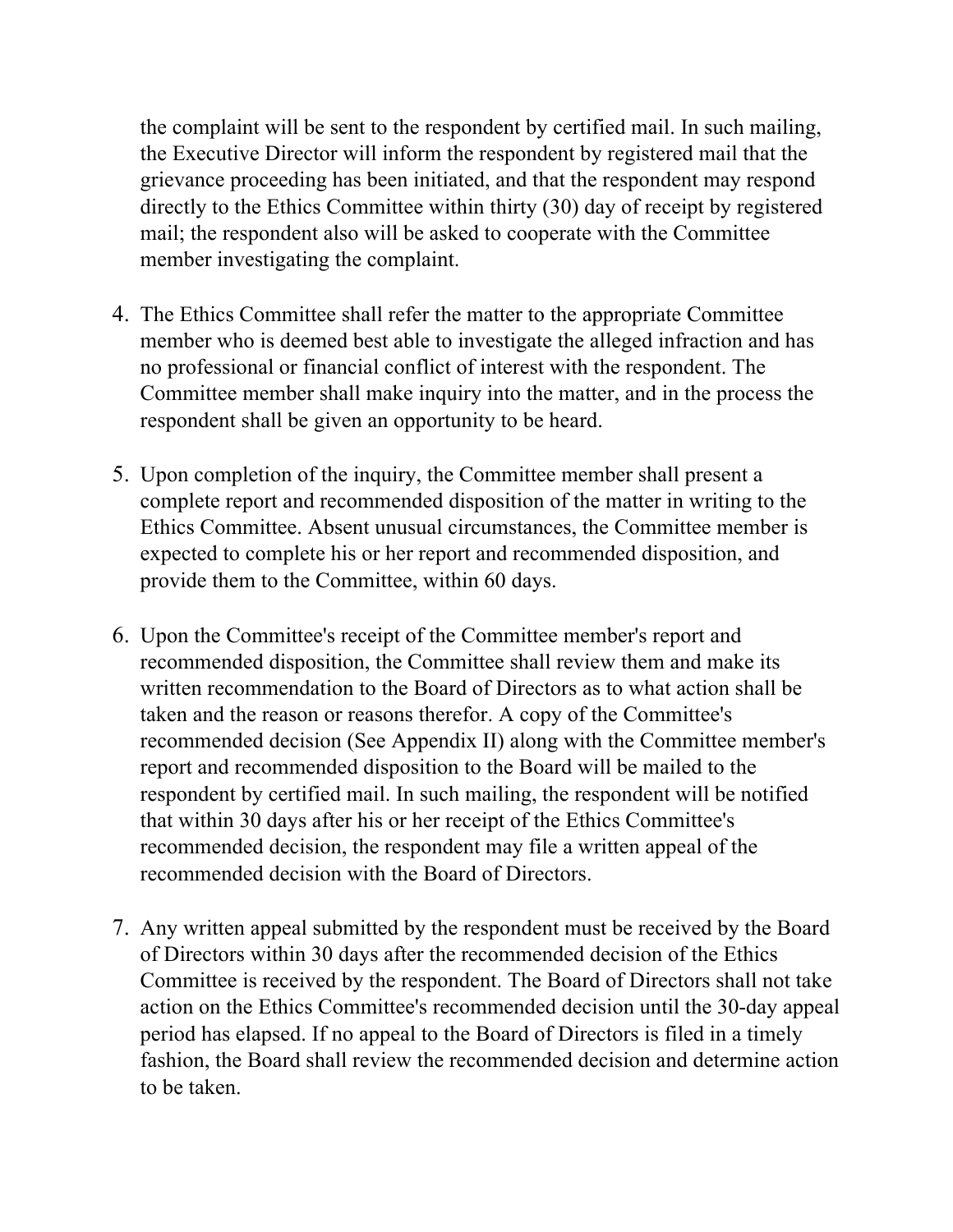- 8. If an appeal to the Board of Directors is timely filed, the President shall appoint an ad hoc committee consisting of three Members-at-large to hear the matter. At least 30 days' notice of the formation of this committee, and of the hearing date, time and place, with an opportunity for representation, shall be mailed to the respondent. Reasonable requests for postponement shall be given consideration.
- 9. This ad hoc committee shall give the respondent adequate opportunity to present his or her case at the hearing, including the opportunity to submit a written statement and other documents deemed relevant by the respondent, and to be represented if so desired. Within a reasonable period of time following the hearing, the ad hoc committee shall write a detailed report with recommendations to the Board of Directors.
- 10. The Board of Directors shall decide what action to take after reviewing the report of the ad hoc committee. The Board shall provide the respondent with a copy of its decision. The decision of the Board of Directors shall be final. The Board of Directors shall have the authority to accept or reject any of the findings or recommended decisions of the Committee member, the Ethics Committee or the ad hoc committee, and to order whatever level of discipline it feels is justified.
- 11. At each level of the grievance proceeding, the Board of Directors shall have the sole discretion to notify or contact the complainant relating to the grievance proceeding; provided, however, that the complainant shall be notified as to whether the complaint was reviewed by the Ethics Committee and whether the Ethics Committee or the Board of Directors has taken final action with respect to the complaint.
- 12. No individual shall serve on the ad hoc committee described above, or otherwise participate in these grievance proceedings on behalf of the Society, if he or she is in direct economic competition with the respondent or otherwise has a financial or professional conflict of interest in the matter, unless such conflict is disclosed to and waived in writing by the respondent.
- 13. All information obtained, reviewed, discussed and otherwise used or developed